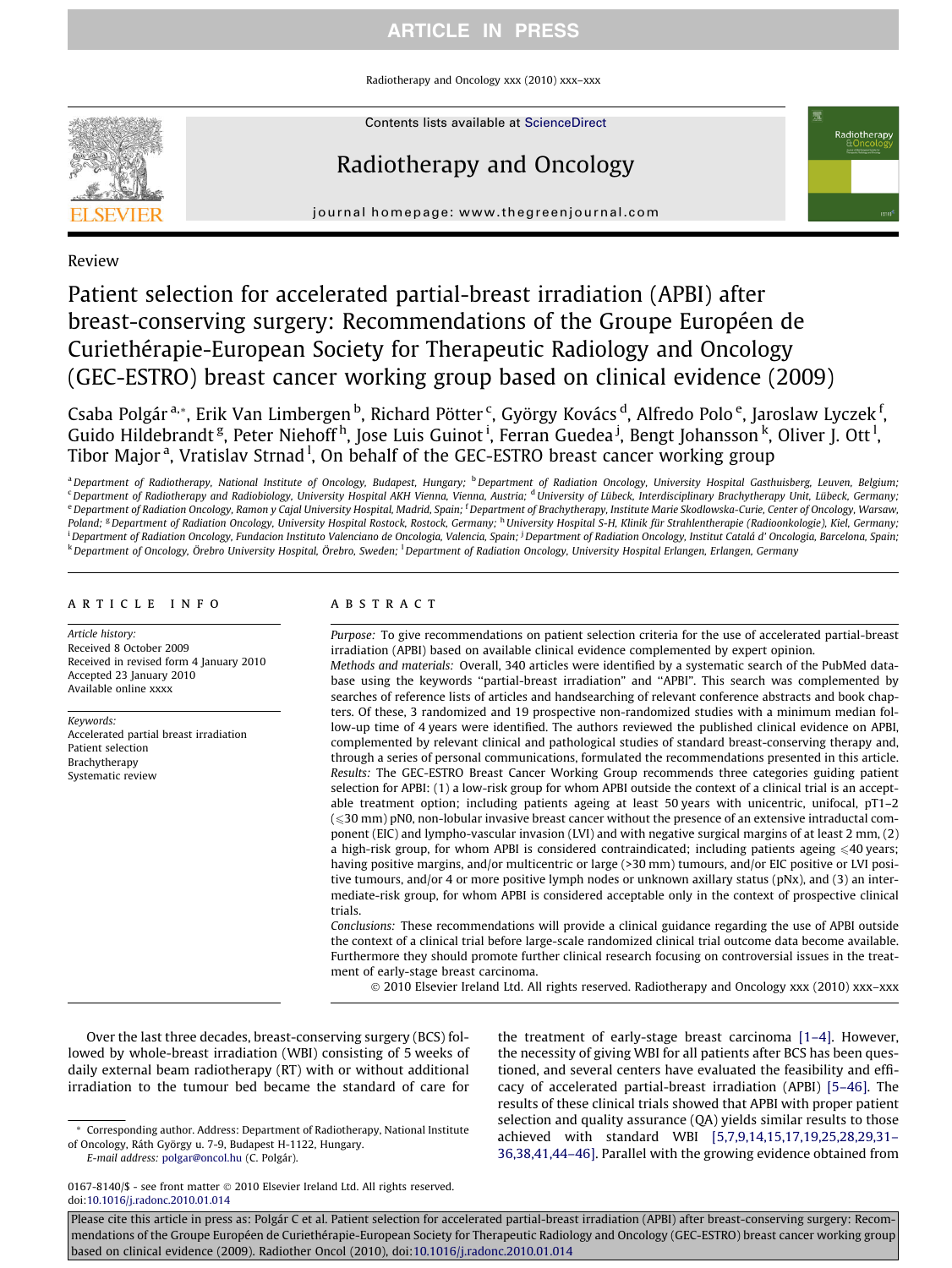<span id="page-1-0"></span>

phase I–II studies supporting the use of APBI for selected earlystage breast cancer patients, at least seven phase III trials comparing different techniques of APBI to conventional WBI have been initiated in the last decade in Europe, Canada and the USA [\[36\]](#page-8-0). The 5-year results of these randomized trials are highly awaited, but will be available only in the next 5–10 years for the radiation oncology community. Although both American and European experts encouraged the use of APBI in the context of prospective phase III trials, during the past few years the concept of APBI has been widely accepted by patients and treating physicians and more than 30,000 patients have been treated outside clinical trials worldwide [\[47\].](#page-8-0) Therefore, the Breast Cancer Working Group of the Groupe Européen de Curiethérapie-European Society for Therapeutic Radiology and Oncology (GEC-ESTRO) deemed it necessary to give recommendations on patient selection criteria for the use of APBI outside the context of prospective clinical trials. Recommendations were based on available clinical evidence obtained from prospective APBI studies with a minimum median follow-up time of 4 years and clinical and pathological studies of conventional breast-conserving therapy complemented by expert opinion of the authors.

It is beyond the scope of this paper to give recommendations on target definition, delineation or other technical issues of APBI delivery. Although recommendations given here are probably valid for emerging alternative techniques of APBI (e.g. 3-D external beam RT, intraoperative RT, and intracavitary brachytherapy). However it should be emphasized that the majority of available long-term clinical evidence supporting the use of APBI have been obtained from clinical trials using multicatheter interstitial brachytherapy (BT). Therefore, the validity of the statements of this paper may be limited to the multicatheter BT technique.

### Material and methods

A systematic literature search was done on the PubMed database using the keywords ''partial-breast irradiation" and ''APBI". This search was complemented by searches of reference lists of articles and handsearching of relevant conference abstracts and book chapters. The last search was done on July 31st, 2009. Using

this strategy, 340 articles were identified of which 191 were original articles (excluding reviews ( $n = 110$ ), editorials/letters ( $n = 34$ ), and case reports ( $n = 5$ ). Among the 191 original articles, 75 were isolated (excluding dosimetric/technical articles  $(n = 116)$ ). Of these, 3 randomized and 19 prospective non-randomized studies with a minimum median follow-up time of 4 years were identified. The authors reviewed the published clinical evidence on APBI, complemented by relevant clinical and pathological studies of standard breast-conserving therapy and, through a series of personal communications, formulated the recommendations presented in this article.

### Rationale for APBI

In the last two decades APBI using interstitial or intracavitary implants, 3-D conformal external beam RT or intraoperative RT has been intensively evaluated in prospective clinical trials as a possible alternative to conventional WBI [\[9,33,36,45,48–50\].](#page-7-0) The rationale for APBI is as uniformly reported that the majority of local recurrences (LRs) occur in proximity to the tumour bed [\[33,45,51,52\]](#page-8-0); less than 20% of LRs appear "elsewhere" in the breast, and the absolute number of such failures is very low (e.g. far less than 1% per year and similar to the rate of new contralateral tumours) [\[3,4\]](#page-7-0). In addition, some elsewhere failures are diagnosed as likely to be new primary breast cancer that arose after initial therapy and hence would not have been prevented by WBI [\[44\]](#page-8-0).

APBI is regarded as an attractive treatment approach that shortens the 5–7-week course of conventional postoperative RT to 4– 5 days [\[4,33,36,45\].](#page-7-0) The acceleration of RT is considered to eliminate some of the disadvantages of the long treatment period, especially for elderly patients, working women, and those who live at a significant distance from the RT facility [\[33,36,45\]](#page-8-0).

#### Clinical results of APBI using suboptimal patient selection

Several centers pioneered the use of different APBI regimens for unselected patients in 1980s and early 1990s [\[10–13,16,20,](#page-7-0) [26,30,37\].](#page-7-0) However, results in all these early studies were poor, with high LR rates exceeding 1% per year (Table 1). The high rates

#### Table 1

Results of APBI studies using suboptimal patient selection criteria with adequate ( $\geqslant$  years) follow-up.

| Institution                          | Technique  | Median FUP<br>(years) | $LR\%$ $(n)$            | Annual LR%<br>(n) | Comments on patient selection                                                                                                                                                                                |
|--------------------------------------|------------|-----------------------|-------------------------|-------------------|--------------------------------------------------------------------------------------------------------------------------------------------------------------------------------------------------------------|
| Uzsoki hospital [37]                 | <b>MDR</b> | 12                    | 24 (17 of 70)           | 2                 | Max. tumour size: 5 cm; 100% unknown<br>margins; 30% unknown pathological axillary status (pNx); 4% node<br>positive; 10% lobular ca.;<br>multifocal tumours, LVI and EIC allowed; no patient age limitation |
| Christie hospital <sup>a</sup> [20]  | EBI        | 8                     | 20 (69 of 353)          | 2.5               | Max. tumour size: 4 cm; 100% unknown margins; no surgical axillary<br>staging; lobular ca., LVI and EIC allowed; no patient age limitation                                                                   |
| Cookridge hospital <sup>a</sup> [11] | EBI        | 8                     | 12 (10 of 84)           | 1.5               | Max. tumour size: 4.5 cm; 41% node positive; lobular ca., LVI and EIC<br>allowed; no patient age limitation                                                                                                  |
| London Reg. Ca. C. [30]              | <b>HDR</b> | 7.6                   | 15 (6 of 39)            | 2                 | Max. tumour size: 4.5 cm; 31% close margins; 15% node positive; 5% pNx;<br>8% EIC pos.; no patient age limitation                                                                                            |
| Tufts university [16]                | <b>HDR</b> | $\overline{7}$        | $9.1(3 \text{ of } 33)$ | 1.30              | 45% Close margins; 9% node positive; 55% EIC pos.; no patient age<br>limitation                                                                                                                              |
| Guy's hospital I [12]                | LDR        | 6                     | 37 (10 of 27)           | 6.2               | Max. tumour size >4 cm; 56% positive margins; 44% node positive,<br>41% EIC positive; lobular ca. and LVI allowed; patient age >40 years                                                                     |
| Guy's hospital II [13]               | <b>MDR</b> | 6.3                   | 18 (9 of 49)            | 2.9               | Max. tumour size: 4 cm; 43% positive margins; 45% node positive;<br>14% lobular ca., LVI and EIC allowed, no patient age limitation                                                                          |
| Osaka Med. center [26]               | <b>HDR</b> | 4.3                   | $5.0(1 \text{ of } 20)$ | 1.15              | 15% Positive margins; 35% EIC pos.; 5% lobular ca.; 10% DCIS;<br>no patient age limitation (25% with age $\leq 45$ years)                                                                                    |
| Florence hospital [10]               | <b>LDR</b> | 4.2                   | 6 (7 of 115)            | 1.4               | Max, tumour size: 5 cm; 8% positive and 7% unknown margins; 38% node<br>positive; 20% lobular ca.; LVI and EIC allowed, no patient age limitation                                                            |
| All patients                         |            | $4.2 - 12$            | 17 (132 of 790)         | $1.15 - 6.2$      |                                                                                                                                                                                                              |

APBI = accelerated partial-breast irradiation; FUP = follow-up period; LR = local recurrence; EIC = extensive intraductal carcinoma; LVI = lympho-vascular invasion; EBI = external beam irradiation; MDR = medium-dose rate; LDR = low-dose-rate; HDR = high-dose-rate.

<sup>a</sup> Randomized trial.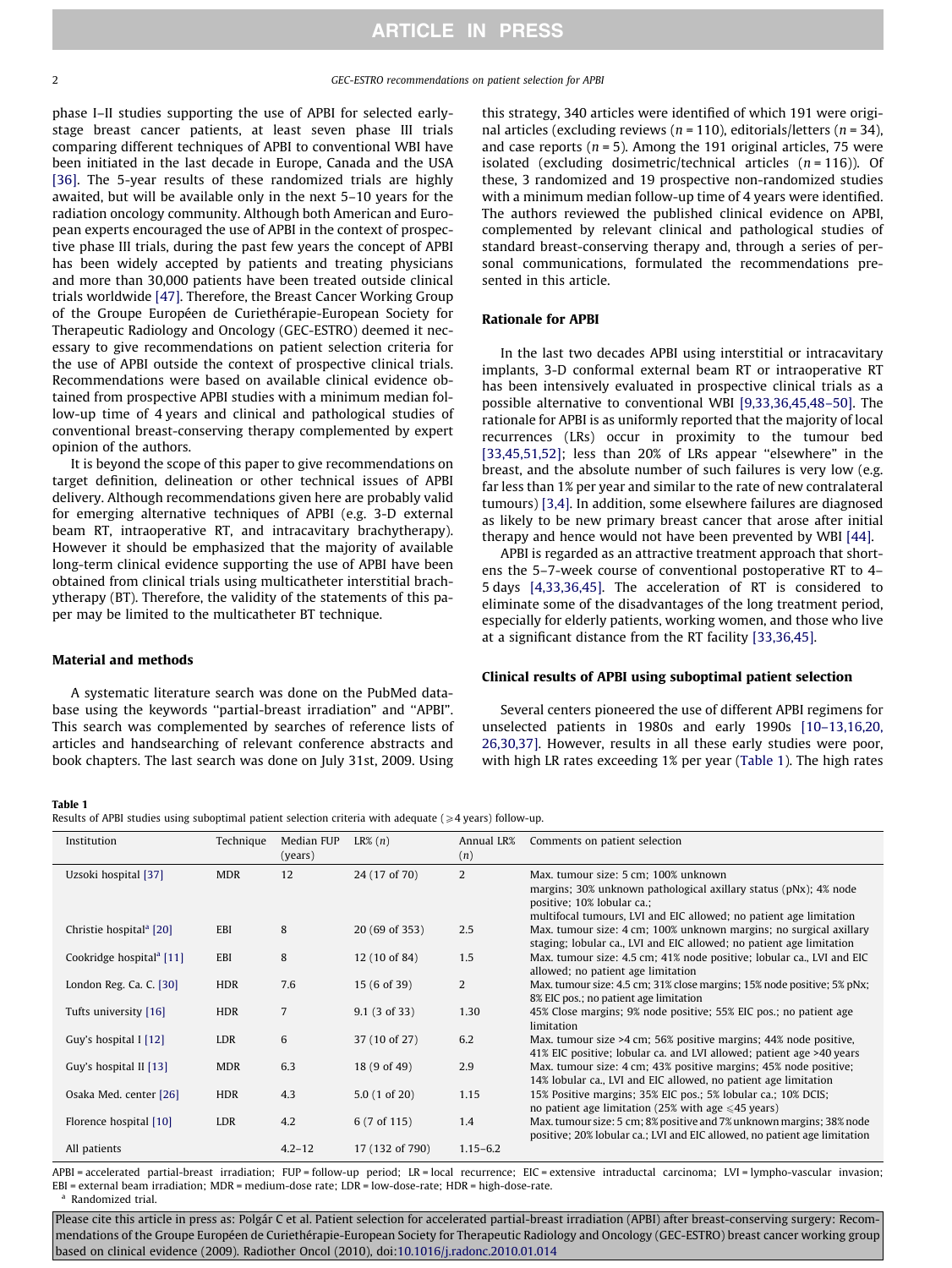<span id="page-2-0"></span>of local failure seen in these early APBI studies reflect inadequate patient selection criteria and/or suboptimal treatment technique and lack of appropriate QA procedures [\[53,54\].](#page-8-0) Hence, a large amount of the patients treated in these studies would not be considered eligible for breast-conserving therapy today. Therefore, the results of these early clinical trials cannot be used to disparage the concept of APBI, if performed with appropriate technique and stringent patient selection.

### Clinical results of APBI using strict patient selection criteria for low-risk early breast cancer

Based on the controversial results of earlier studies, several groups designed APBI trial protocols incorporating more strict patient selection criteria including only low-risk early breast cancer and systematic QA procedures [\[33,36,45\]](#page-8-0). As a result, the outcomes of these studies have been improved considerably (Table 2) [\[5,7,9,14,15,17,19,25,28,29,31–36,38,41,44\]](#page-7-0). Long-term results of these trials proved similar efficacy of APBI in preventing LR to those achieved in other breast-conserving series using conventional WBI. It is to be noted that consequently low rate of LR has been reported (e.g. far less than 1% per year) in all contemporary series cited in Table 2. Furthermore, good to excellent cosmetic results in all studies but one have been reported in the range of 75–99% using multicatheter interstitial BT [\[5,7,9,14,17,19,25,28,29,](#page-7-0) [31–36,38,41,44\].](#page-7-0)

Based on the encouraging results of these phase I–II APBI trials, seven prospective phase III clinical trials have been activated to compare the efficacy of APBI to conventional WBI [\[36\].](#page-8-0) Among these, the 5-year results of the Hungarian single-institution randomized APBI study were reported in 2007 [\[34\].](#page-8-0) In this trial, 258 patients had been randomized to receive either 50 Gy WBI  $(n = 130)$  or partial-breast irradiation (PBI,  $n = 128$ ). The latter consisted of either 36.4 Gy (given over 4 days using seven fractions of 5.2 Gy each) with high-dose-rate (HDR) multicatheter BT ( $n = 88$ ) or limited-field electron beam (EB) irradiation ( $n = 40$ ) giving a dose of 50 Gy in 25 fractions over 5 weeks. In the most recent

Table 2

Results of APBI studies using stringent patient selection criteria with adequate ( $\geq 4$  years) follow-up.

| Institution/study                             | Technique         | Median FUP<br>(years) | $LR\%$ $(n)$            | Annual<br>LR%    | Comments on patient selection                                                                                                                                                          |
|-----------------------------------------------|-------------------|-----------------------|-------------------------|------------------|----------------------------------------------------------------------------------------------------------------------------------------------------------------------------------------|
| HNIO, Budapest I<br>[32, 33, 35, 36]          | <b>HDR</b>        | 11.1                  | 8.9 (4 of 45)           | 0.80             | Max. tumour size: 2 cm; clear margins; unifocal tumour;<br>grade I-II; pN0 or pN1mi; no patient age limitation.<br>Excluded: lobular ca., DCIS and EIC                                 |
| WBH, Michigan [5,44]                          | LDR/HDR           | 9.7                   | 5.0 (10 of 199)         | 0.52             | Max. tumour size: 3 cm;<br>margins $\geq 2$ mm; pN0; patient age >40 years.<br>Excluded: lobular ca., DCIS, and EIC                                                                    |
| Örebro Med. Centre [15]                       | <b>PDR</b>        | 7.2                   | 5.9 (3 of 51)           | 0.83             | Max. tumour size: 4.2 cm; clear margins; unifocal tumour;<br>12% node pos. (1–3 nodes); 8% lobular ca.; patient age $\geq 40$ years.<br>Excluded: DCIS and EIC                         |
| RTOG 95-17 [7]                                | LDR/HDR           | 7                     | 6.1 (6 of 99)           | 0.91             | Max. tumour size: 3 cm; clear margins; unicentric tumour;<br>20% node positive (1-3 pos. nodes without ECE);<br>no patient age limitation.<br>Excluded: lobular ca., DCIS, and EIC     |
| HNIO, Budapest II <sup>a</sup><br>$[33 - 36]$ | HDR/EBI           | 6.8                   | 4.7 (6 of 128)          | 0.69             | Max. tumour size: 2 cm; margins $\geq 2$ mm; unifocal tumour;<br>grade I-II; pN0 or pN1mi; patient age >40 years.<br>Excluded: lobular ca., DCIS, and EIC                              |
| Ochsner clinic [17]                           | LDR/HDR           | 6.25                  | 2 (1 of 51)             | 0.32             | Max. tumour size: 4 cm; clear margins; unicentric tumour;<br>18% node positive (1-3 nodes); 10% DCIS; 14% EIC; no patient age<br>limitation                                            |
| Ninewells hospital [38]                       | LDR               | 5.6                   | $0(0 \text{ of } 11)$   | $\bf{0}$         | Max. tumour size: 3.5 cm; unifocal tumour, pN0 or pN1a<br>(only 1 pt. node pos.); patient age >40 years.<br>Excluded: lobular ca., DCIS, and EIC                                       |
| Germany-Austria<br>[28, 41]                   | PDR/HDR           | 5.25                  | 2.9 (8 of 274)          | 0.55             | Max. tumour size: 3 cm; margins $\geq 2$ mm; unifocal tumour;<br>grade I-II; pN0 or pN1mi; ER or PgR pos.; 16% lobular<br>ca.; patient age >35 years.<br>Excluded: DCIS, EIC and LVI   |
| FDA Trial, USA [9]                            | MammoSite         | 5.2                   | $0(0$ of 43)            | $\bf{0}$         | Max. tumour size: 2 cm; clear margins; unifocal tumour;<br>$pN0$ ; patient age $\geq 45$ years.<br>Excluded: lobular ca., DCIS, and EIC                                                |
| Kiel-HNIO [25,36]                             | MammoSite         | 5                     | $0(0 \text{ of } 11)$   | $\boldsymbol{0}$ | Max. tumour size: 2 cm; margins $\geqslant$ 5 mm; unifocal tumour;<br>grade I-II; pN0; ER or PgR pos.; patient age $\geq 60$ years.<br>Excluded: lobular ca., DCIS, EIC and LVI        |
| University Navarra [14]                       | <b>HDR</b>        | 4.4                   | $3.8(1 \text{ of } 26)$ | 0.86             | Max. tumour size: 3 cm; margins $\geq 2$ mm; unicentric<br>tumour; pN0; no patient age limitation<br>Excluded: lobular ca., DCIS, and EIC                                              |
| Wisconsin university<br>$[29]$                | HDR/<br>MammoSite | 4                     | 2.9 (8 of 273)          | 0.72             | Max. tumour size: 3 cm; margins $\geq 2$ mm; unicentric<br>tumour; 7% node positive (1-3 nodes without ECE); 13% DCIS; no<br>patient age limitation.<br>Excluded: lobular ca. and EIC. |
| Kansas university [19]                        | <b>LDR</b>        | 4                     | $0(0 \text{ of } 25)$   | $\boldsymbol{0}$ | Max. tumour size: 2 cm; clear margins; grade I-II, pN0;<br>12% (classical) lobular ca.; patient age $\geq 60$ years.<br>Excluded: non-classical lobular ca., DCIS and EIC              |
| All patients                                  |                   | $4 - 11.1$            | 3.8 (47 of 1236)        | $0 - 0.91$       |                                                                                                                                                                                        |

APBI = accelerated partial-breast irradiation; FUP = follow-up period; LR = local recurrence; EIC = extensive intraductal carcinoma; LVI = lympho-vascular invasion; DCIS = ductal carcinoma in situ; ECE = extracapsular extension; ER = estrogen receptor; PgR = progesterone receptor; LDR = low-dose-rate; HDR = high-dose-rate; EBI = external beam irradiation; FDA = food and drug administration; HNIO = Hungarian National Institute of Oncology; RTOG = Radiation Therapy Oncology Group; WBH = William Beaumont hospital.

<sup>a</sup> Randomized trial.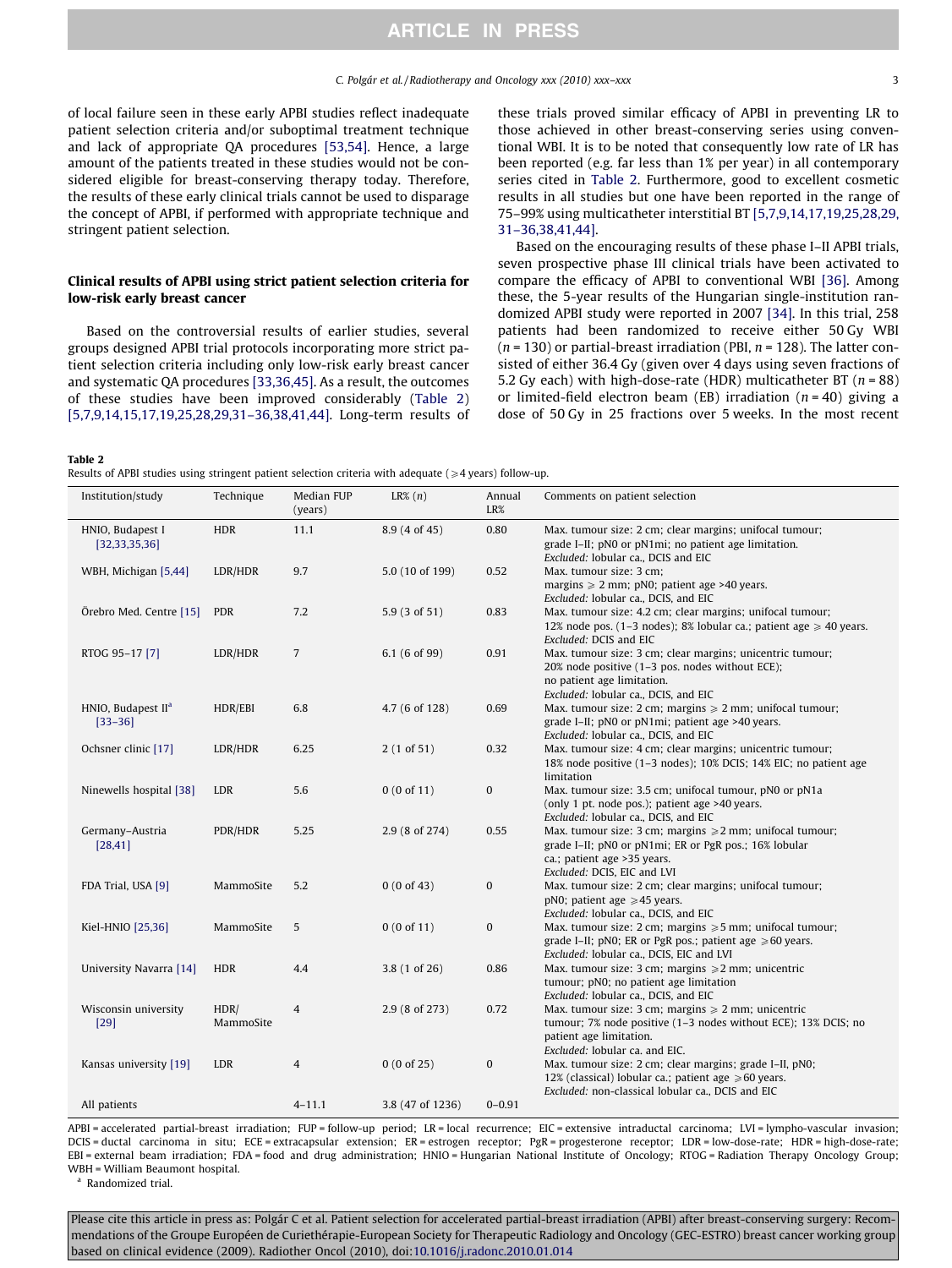<span id="page-3-0"></span>4 GEC-ESTRO recommendations on patient selection for APBI

Table 3

| Treatment arm   | $LR\%$ $(n)$   | $RR\%$ $(n)$             | CSS% | DFS% | DMFS% |
|-----------------|----------------|--------------------------|------|------|-------|
| PBI             | 5.1 (6 of 128) | $1.6(2 \text{ of } 128)$ | 96.2 | 86.3 | 91.0  |
| WBI             | 3.3 (4 of 130) | $1.7(2 \text{ of } 130)$ | 93.9 | 89.0 | 92.3  |
| <i>p</i> -Value | 0.53           | 0.99                     | 0.45 | 0.65 | 0.94  |

APBI = accelerated partial-breast irradiation; PBI = partial-breast irradiation; WBI = whole-breast irradiation; LR = local recurrence; RR = regional recurrence; CSS = cancer-specific survival; DFS = disease-free survival; DMFS = distant metastasis-free survival.

analysis, at a median follow-up time of 6.8 years, there has been no significant difference in local and regional tumour control, diseasefree, cancer-specific or distant metastasis-free survival between the two treatment arms (Table 3) [\[35,36\]](#page-8-0). The rate of excellent to good cosmetic result was 77% in the PBI group (81% after HDR BT; 68% after EB) and 65% in the control group ( $p_{\text{WBI/PHI}} = 0.024$ ) [\[34–36\]](#page-8-0). It has been also proven that the incidence of fat necrosis was similar after conventional WBI and accelerated partial-breast HDR BT [\[55\]](#page-8-0).

### Patient-, tumour- and treatment-related factors affecting decision making in patient selection for APBI

#### Patient age

Young age has been documented to be a dominant adverse prognostic factor for in-breast LR [\[1,52,56–58\]](#page-7-0). Most series reported an increased breast failure rate using a variety of age cutoffs. The European Organization for Research and Treatment of Cancer (EORTC) boost trial demonstrated that young age was the most important prognostic factor for LR [\[1\]](#page-7-0). The largest clinical benefit from boost was seen in patients younger than 41 years: at 10 years their LR rate was reduced from 23.9% to 13.5%. In the age groups 41–50, 51–60, and above 60 years boost reduced 10 year LR rate from 12.5% to 8.7%, from 7.8% to 4.9%, and from 7.3% to 3.8%, respectively. In the Budapest boost trial, age less than 40 years was also found to be an independent prognostic factor for LR [\[58–60\]](#page-8-0). The actuarial 5-year LR rate after 50 Gy WBI (with or without a boost dose of 16 Gy) was 30.8% for younger women and 7.3% for patients above 40 years ( $p < 0.0001$ ; relative risk; RR: 5.25). These results suggest that there is a distinct biological difference in breast carcinoma presenting in young women that predisposes them to LR. Taking into account the higher absolute benefit of boost in patients younger than the age of 50 years, it seems to be justified to give a tumour bed dose exceeding 60 Gy for these women. As in all APBI series a hypofractionated dose schedule biologically equivalent to 50 Gy conventionally fraction-

#### Table 4

Local recurrence rate as a function of patient age in prospective APBI studies.

ated WBI (without boost) was used, it seems to be logical to offer APBI outside the context of a clinical trial to patients older than 50 years of age. This is also supported by the fact that a majority of patients treated in prospective APBI trials were older than 50 years [\[5,7,29,31–36,41\].](#page-7-0)

According to the collective experience from modern APBI series, patients above 50 years can be treated successfully with a 50 Gy equivalent dose yielding an annual LR rate below 1% (see Table 4). However, conflicting results have been reported for patients ageing 41–50 years. For this intermediate age group an encouraging crude LR rate of 2.6% at 7 years and 4.3% at 10 years was observed in the Hungarian and William Beaumont series, respectively. In contrast, a relatively high LR rate was reported in the German–Austrian (8.7% at 5 years), Wisconsin University (6.1% at 5 years), Radiation Therapy Oncology Group (RTOG) 95– 17 (19% at 7 years), and Örebro University (12.5% at 7 years) trials. Therefore, further prospective studies are needed to justify the use of APBI for women between the age of 41 and 50 years. In the Hungarian phase I–II APBI trial patient age of 40 years or less was found to be the most important negative prognostic factor for LR [\[35,36\].](#page-8-0) The 5-year actuarial rate of LR for patients below the age of 41 was 22.2% in contrast to older women with a corresponding LR rate of  $3\%$  ( $p = 0.016$ ; RR: 6.69). Furthermore, most APBI series not using an age limitation failed (see [Table 1](#page-1-0)), and very young patients (e.g. younger than 40 years) were excluded from successful studies (see [Table 2](#page-2-0)). Based on these considerations, patients below the age of 40 years should not be candidates for APBI.

#### Invasive lobular carcinoma (ILC) and lobular carcinoma in situ (LCIS)

ILC was thought to be a relative contraindication for breast conservation for decades, due to its multifocality and diffuse pattern of spreading [\[61\].](#page-8-0) However, others reported that multicentric lesions were not significantly more frequent in ILC and long-term results from the nineties proved that adequate surgery and RT for ILC maintained similar local tumour control (LTC) as for ductal cancers ([Table 5](#page-4-0)) [\[52,62–71\]](#page-8-0). The site of in-breast failure relative to the location of the original tumour was also not significantly different between lobular and non-lobular carcinomas ([Table 5\)](#page-4-0) [\[63,66,68,70,71\].](#page-8-0)

In the Christie Hospital study, the LR rate for patients treated with sole tumour bed RT for ILCs was as high as 43% [\[20\]](#page-7-0). One could however argue that many of the patients treated in this trial were not acceptable candidates for breast-conserving therapy in general (e.g. unknown surgical margins, and lack of axillary staging). On the other hand, in the current APBI series using careful pathologic assessment of margin status tumour bed BT alone maintained adequate LTC for patients with ILC, too [\[15,19,28,41\].](#page-7-0)

|                                                                   | Local recurrence rate as a nunction or patient age in prospective <i>i</i> n bi studies.                          |                                                                                                                 |                                                                                                              |                                                                                                            |                                                                                                                         |                                                                                                                         |                                                                                                               |  |
|-------------------------------------------------------------------|-------------------------------------------------------------------------------------------------------------------|-----------------------------------------------------------------------------------------------------------------|--------------------------------------------------------------------------------------------------------------|------------------------------------------------------------------------------------------------------------|-------------------------------------------------------------------------------------------------------------------------|-------------------------------------------------------------------------------------------------------------------------|---------------------------------------------------------------------------------------------------------------|--|
| Age (years)                                                       | <b>HNIO</b><br>phase II-III $[31-36]$ <sup>a</sup><br>Crude LR% $(n)$                                             | German-Austrian<br>phase II $[41]$<br>Crude LR% $(n)$                                                           | <b>WBH</b><br>phase II [5]<br>Crude LR% $(n)$                                                                | Wisconsin university<br>Phase II $[29]$ <sup>b</sup><br>Crude LR% $(n)$                                    | RTOG 95-17<br>Phase II<br>[7] Crude LR% $(n)$                                                                           | Örebro university<br>Phase II $[15]$ <sup>d</sup><br>Crude LR% $(n)$                                                    | All studies<br>crude LR% $(n)$                                                                                |  |
| $\leq 40$<br>$>40-50$<br>$>50-60$<br>>60<br>All age<br><b>FUP</b> | $33.3\%$ (2 of 6)<br>$2.6\%$ (1 of 39)<br>$6.9\%$ (4 of 58)<br>$4.3\%$ (3 of 70)<br>5.8% (10 of 173)<br>7.3 years | $0\%$ (0 of 3)<br>8.7% (4 of 46)<br>$1.2\%$ (1 of 82)<br>$2.1\%$ (3 of 143)<br>$2.9\%$ (8 of 274)<br>5.25 years | $0\%$ (0 of 1)<br>$4.3\%$ (1 of 23)<br>8.7% (4 of 46)<br>$3.9\%$ (5 of 129)<br>5.0% (10 of 199)<br>9.7 years | $0\%$ (0 of 8)<br>$6.1\%$ (4 of 66)<br>$2.2\%$ (2 of 93)<br>4.2% (5 of 120)<br>3.8% (11 of 286)<br>5 years | NR <sup>c</sup><br>19% (4 of 21) <sup>c</sup><br>$4.2\%$ (1 of 24)<br>$1.8\%$ (1 of 54)<br>$6.1\%$ (6 of 99)<br>7 years | $0\%$ (0 of 1)<br>$12.5(2 \text{ of } 16)$<br>$0\%$ (0 of 19)<br>$6.7(1 \text{ of } 15)$<br>5.9% (3 of 51)<br>7.2 years | 10.5% (2 of 19)<br>7.6% (16 of 211)<br>3.7% (12 of 322)<br>3.4% (18 of 531)<br>4.4% (48 of 1083)<br><b>NA</b> |  |

APBI = accelerated partial-breast irradiation; HNIO = Hungarian National Institute of Oncology; WBH = William Beaumont hospital; RTOG = Radiation Therapy Oncology Group; LR = local recurrence; FUP = median follow-up period; NR = not reported; NA = not applicable.

<sup>a</sup> Updated results by Polgar C.

**b** Updated results by Patel R.

Results for patients  $\leqslant$  40 years and >40–50 years were reported together.

<sup>d</sup> Updated results by Johansson B.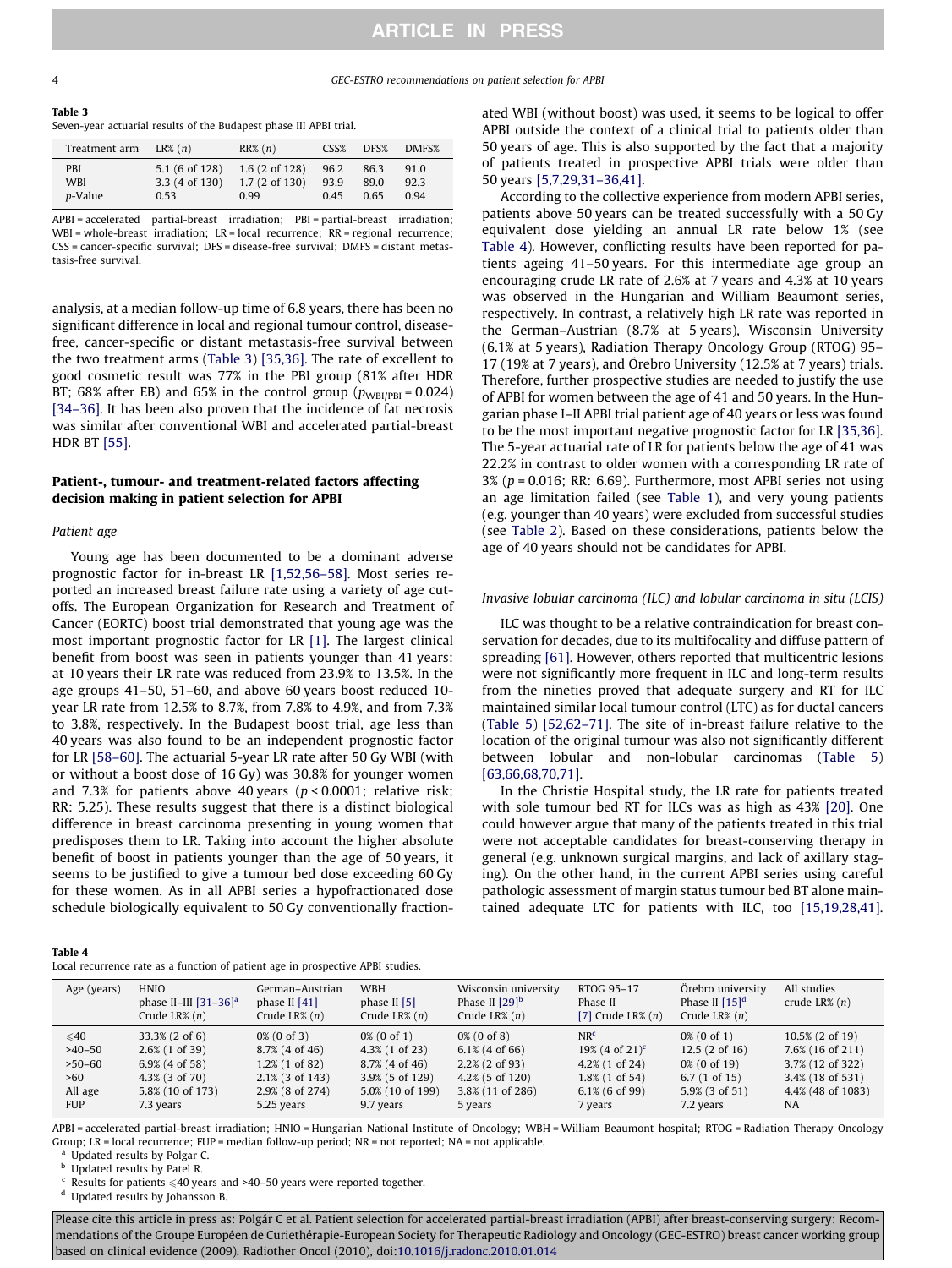#### <span id="page-4-0"></span>Table 5

Incidence and site of local recurrence following breast-conserving therapy for lobular and non-lobular carcinomas.

| Author            | FUP (years) | ILC      |           | IDC.     |           |
|-------------------|-------------|----------|-----------|----------|-----------|
|                   |             | LR%      | TR/MM%    | LR%      | TR/MM%    |
| Sastre-Garau [67] | 10          | 20       | <b>NR</b> | 22       | <b>NR</b> |
| Peiro [66]        | 10          | 15       | 86        | 13       | 78        |
| Warneke [70]      | 5           | 3        | <b>NR</b> |          |           |
| Weiss [71]        | 5           | 9        | 100       | 7        | 71        |
| Schnitt [68]      | 6.25        | 14       | 100       | 12       | 80        |
| Fodor [63]        | 15          | 13       | 93        |          |           |
| Silverstein [69]  | 6.6         | 5        | <b>NR</b> | 5        | <b>NR</b> |
| All studies       | $5 - 15$    | $3 - 20$ | 86-100    | $5 - 22$ | $71 - 80$ |

FUP = follow-up period; ILC = invasive lobular carcinoma; IDC = invasive ductal carcinoma; LR = local recurrence; TR/MM = true recurrence/marginal miss; NR = not reported.

Among the 274 patients enrolled into the German–Austrian APBI study 45 patients (16%) had ILC, and there was no significant difference in the 5-year LR rate of patients with ILC compared to other histologies [\[28,41\].](#page-8-0) Based on these considerations, one can conclude that the presence of ILC should not influence decisions regarding local therapy, and patients with ILC can be successfully treated with BCS and APBI. However, to date only few women having ILC have been treated with APBI in prospective studies. Therefore, at this time there is only a limited evidence for the treatment of ILC outside the context of clinical trials.

On the other hand, small cell LCIS associated with an invasive tumour should not be considered as a contraindication neither for breast-conserving therapy nor for APBI [\[68\]](#page-8-0).

#### Ductal carcinoma in situ (DCIS)

Treatment of women with DCIS by APBI is also controversial, since according to pathologic and clinical studies a significant proportion of these tumours are widely spread in the breast and multifocality is a significant predictor of LR [\[72,73\].](#page-8-0) On the other hand, Faverly et al. [\[74\],](#page-8-0) using computer-assisted three-dimensional reconstruction of the mammary ductal tree, found that DCIS was unicentric in the majority (>95%) of the cases, extending by continuous or discontinuous growth along the ducts in a segmental pattern. Although, discontinuous growth was present in 50%, the gaps between these separated foci were less than 10 mm in 92% of the cases. These data suggest that, if adequate margins are taken by the surgeons and radiation oncologists, good local control might be expected with APBI [\[75\]](#page-8-0). Therefore, small (<3 cm), unifocal DCIS excised with adequate margins is considered acceptable to be treated with APBI by some radiation oncologists [\[17,29\]](#page-7-0). Recently, the American Society of Breast Surgeons reported that in their MammoSite BT trial the 3-year actuarial rate of LR was only 2.4% for DCIS and 2.1% for invasive breast carcinoma [\[76\]](#page-8-0). However, 11 of the 13 successful APBI trials with extended ( $\geq 4$  years) follow-up excluded patients with DCIS (see [Table 2](#page-2-0)). Thus, further prospective studies are needed to justify the use of APBI for selected low-risk DCIS patients.

#### Histologic grade (HG)

The value of HG as a prognostic factor for LR is also controversial. Clarke et al. [\[51\]](#page-8-0) found that high grade was a strong predictor for LR. Van Limbergen et al. [\[52\]](#page-8-0) noted 5-year local control rates of 95% for grade I, 90% for grade II, and 84% for grade III tumours, but the differences were not statistically significant ( $p = 0.12$ ) and was correlated to young age in a multivariate analysis. In the Hungarian boost vs no boost trial HG had no significant impact on LTC [\[58–60\]](#page-8-0). However, the mean time to LR was shorter for grade III

tumours (20 months) than for grade I–II carcinomas (38 months). These data suggest that poorly differentiated malignant cells remaining in the breast following the excision of high-grade tumours tend to regrow more rapidly than highly differentiated cells in low-grade tumours. However, there is no clear evidence proving that high-grade tumours would spread more widely in the ductal tree compared to low-grade carcinomas. Based on these considerations, in most APBI studies tumours with any HG were enrolled and treated with consecutive adequate LTC (see [Table 2\)](#page-2-0) [\[5,7,9,14,15,17,28,29,38,41,44\].](#page-7-0)

#### Tumour size (pT)

Although in the National Surgical Adjuvant Breast and Bowel Project (NSABP) B-06 trial patients with T2 tumours were more likely to develop LR following BCS without RT, in most series tumour size did not affect the LTC significantly following BCS with RT [\[52,59,60,62,77,78\]](#page-8-0). This corresponds to the pathology data from Holland et al. [\[72\],](#page-8-0) showing that the microscopic spread beyond the primary tumour is similar in T1 and T2 tumours.

In early APBI studies tumours up to a diameter of 4–5 cm were treated by tumour bed RT alone (see [Table 1](#page-1-0)) [\[9–13,16,20,](#page-7-0) [26,30,37\].](#page-7-0) However, in the majority of contemporary APBI series maximum tumour size was limited to 3 cm (see [Table 2\)](#page-2-0) [\[5,7,9,14,19,25,28,29,31–36,38,41,44\]](#page-7-0). Some investigators experienced that at large-volume  $($ >160 cm<sup>3</sup> $)$  interstitial BT implants the larger implant volume (V100) and high-dose regions (V150 and V200) were correlated with a higher incidence of late soft tissue toxicity (e.g. fat necrosis) [\[79–81\]](#page-9-0). Based on these clinical observations large tumours (>3 cm) might not be candidates for partial breast BT alone, because of the high risk of fat necrosis caused by large volume implants.

Obviously, patients with T3 or T4 tumours are not candidates for primary breast-conserving therapy. Therefore, these women should not be treated with APBI.

#### Surgical margin status

Positive margin status is generally accepted as a major risk factor for LR after BCS and RT [\[58,82–86\]](#page-8-0). Furthermore, the number of positive margins as well as the width of clear surgical margins significantly influences LTC [\[58,83,84\]](#page-8-0). In the study of Schnitt et al. [\[84\]](#page-9-0) the 5-year breast failure rate was 0%, 4%, 6% and 21% with clear, close, focally positive, and diffusely positive surgical margins, respectively. In the Hungarian boost trial the respective rates with clear, close ( $\leq$ 2 mm), and positive margins were 8%, 30%, and 35%, and in case of positive or close margins a boost dose of 16 Gy following 50 Gy WBI decreased the incidence of LR from 47% to 8% [\[58–60\]](#page-8-0). These clinical results are consistent with the pathological findings showing that the amount of microscopic tumour cells decreases with the distance from the primary tumour [\[72\].](#page-8-0)

In the majority of early APBI studies patients with positive or unknown surgical margins were eligible, which resulted in an unacceptably high LR rate (see [Table 1](#page-1-0)) [\[10–13,20,26,37\].](#page-7-0) Later at least 2 mm tumour-free margins were deemed acceptable in some APBI trials [\[5,14,25,28,29,34,41,44\],](#page-7-0) but others were also successfully treated patients with close margins by sole tumour bed BT [\[7,9,15,17,19,32\]](#page-7-0) (see [Table 2\)](#page-2-0). However, there are only limited data supporting the use of APBI for patients with close (but clear) surgical margins.

#### Multifocality, multicentricity

It is evident that patients with multicentric tumours (defined as the presence of separate tumour foci more than 2 cm from the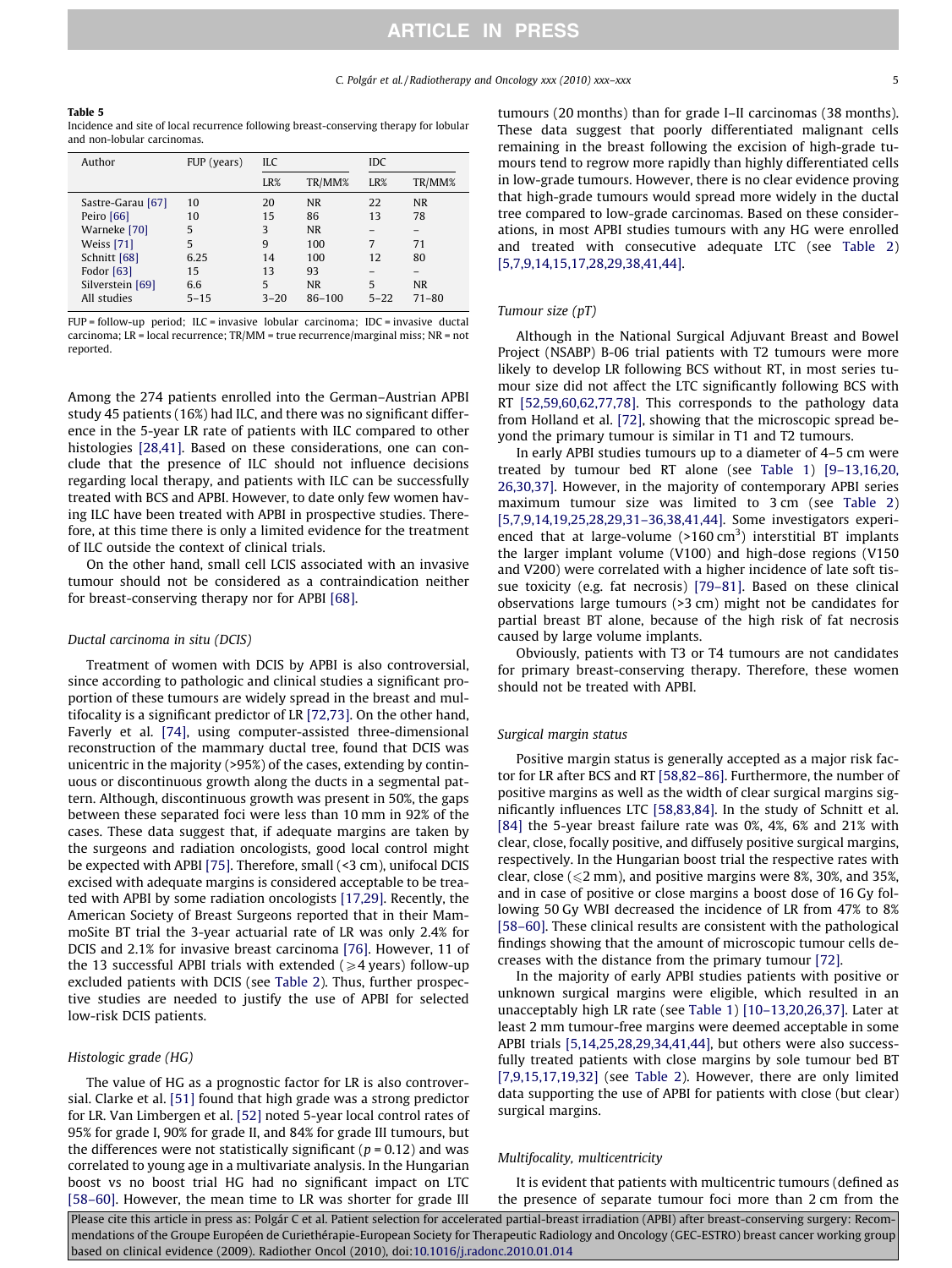6 GEC-ESTRO recommendations on patient selection for APBI

index cancer) should not be treated with APBI because the extent of disease cannot be covered by PBI.

## On the other hand, unicentric but multifocal tumours (defined as separate tumour foci within 2 cm of the index lesion) may be treated successfully with APBI [\[7,14,17,29\].](#page-7-0) However, there is no published experience regarding the outcome in this subgroup of patients. Therefore, only unicentric-unifocal tumours should be considered eligible for APBI outside the context of clinical trials.

#### Extensive intraductal component (EIC)

EIC is usually reported when 25% or more of an invasive ductal cancer consist of intraductal carcinoma and ductal carcinoma in situ is also present in the adjacent breast tissue. Holland et al. [\[72,87\]](#page-8-0) reported that patients with EIC were more likely to have residual tumour beyond 2 cm distance from the reference tumour than without EIC (33% vs 2%, respectively). The amount of residual tumour was also correlated with the presence of EIC. These findings explain why patients with EIC positive tumours were more likely to fail locally following BCS and RT (Table 6) [\[58,62,77,88–](#page-8-0) [90\]](#page-8-0).

According to the 4-year clinical update from the American Society of Breast Surgeons MammoSite APBI trial, out of multiple variables examined for potential association with ipsilateral breast failure, only the presence of an EIC was associated with the development of a LR [\[76\].](#page-8-0) As a consequence, EIC is also regarded as a contraindication for APBI by most authors.

#### Hormone receptor status

Despite the large body of literature supporting the routine use of hormone receptor status in clinical decision making for systemic management, the role of hormone receptors as prognostic factors for LR is relatively weak and unexplored [\[91\].](#page-9-0) The results of some studies are summarized in Table 7 [\[92–96\].](#page-9-0) Several other studies have also failed to show significant correlation between the incidence of LR and hormone receptor status [\[97,98\]](#page-9-0).

To date, only the German–Austrian phase II and the German– Hungarian MammoSite APBI studies did not enroll patients with ER and PR negative tumours [\[25,28,41\].](#page-8-0) In all other successful European and American studies negative hormone receptor status was not a contraindication for APBI [\[5,7,9,14,15,17,19,29,31–36,](#page-7-0) [38,44\].](#page-7-0) Considering these data, to date there is no existing evidence suggesting that patients with hormone receptor negative tumours would be ineligible for APBI.

#### Lympho-vascular invasion (LVI)

Peritumoral LVI has been reported by numerous authors as a risk factor for LR [\[60,99,100\]](#page-8-0). In the Budapest boost trial LVI caused a twofold higher risk for intrabreast relapse (5-year LTC: 12.5% vs

#### Table 6

Incidence of local recurrence according to extensive intraductal component following breast-conserving therapy.

| Author        | FUP (years) | $LR\%$   |          | Tumour bed dose (Gy) |
|---------------|-------------|----------|----------|----------------------|
|               |             | $EIC+$   | $EIC -$  |                      |
| Wazer [88]    | 7           | 12       | 3        | 50-70.4              |
| Fowble [89]   | 10          | 22       | 4        | $60 - 70$            |
| Eberlein [77] | 10          | 27       | 7        | >60                  |
| Krishnan [90] | 10          | 9        | 5        | $60 - 70$            |
| Fodor [62]    | 10          | 27       | 7        | 50                   |
| Polgár [58]   | 5           | 16       | 10       | $50 - 66$            |
| All studies   | $5 - 10$    | $9 - 27$ | $3 - 10$ | $50 - 70.4$          |

FUP = follow-up period; LR = local recurrence; EIC = extensive intraductal component.

#### Table 7

Incidence of local recurrence according to hormone receptor status.

| Author                   | Patient<br>no. | Surgery             | RT        | Finding                                                                                                                                                                               |
|--------------------------|----------------|---------------------|-----------|---------------------------------------------------------------------------------------------------------------------------------------------------------------------------------------|
| Sundquist<br>[92]        | 629            | <b>MAST</b>         | $\pm$     | Trend towards higher LR rate with ER<br>neg. status;<br>LR: ER neg.: 12.7% vs ER pos.: 6.3%<br>$(p = 0.12)$                                                                           |
| <b>Zellars</b><br>$[93]$ | 1530           | <b>MAST</b>         | $\pm$     | Higher LR rate with ER neg. status in<br>no RT group;<br>LR: ER neg.: 16.4% vs ER pos.: 12.0%<br>$(p = 0.04)$ ;<br>but no correlation in irradiated group!                            |
| Fisher<br>[94]           | 150            | MAST/<br><b>BCS</b> |           | Higher LR rate in combined ER and PR<br>neg. patients                                                                                                                                 |
| Silvestrini<br>[95]      | 1800           | MAST/<br><b>BCS</b> | $+$       | No correlation between ER status and<br>LR rate                                                                                                                                       |
| Elkhuizen<br>[96]        | 195            | <b>BCS</b>          | $\ddot{}$ | Higher frequency of PR neg. tumours in<br>patients with LR<br>$(75\% \text{ vs } 60\%; p = 0.03)$                                                                                     |
| Polgár <sup>a</sup>      | 342            | <b>BCS</b>          | $+$       | No significant difference in LR rate<br>according to ER and PR status<br>LR: ER neg.: 13.3% vs ER pos.: 9.9%<br>$(p = 0.50)$ ;<br>LR: PR neg.: 14.3% vs PR pos.: 8.9%<br>$(p = 0.19)$ |

RT = radiotherapy; MAST = mastectomy; BCS = breast-conserving surgery; ER = estrogen receptor; PR = progesterone receptor; LR = local recurrence. <sup>a</sup> Unpublished results from the Budapest boost trial by Polgar C.

6.2%;  $p = 0.03$  [\[60\]](#page-8-0). Extrapolating from the assumption that in the presence of LVI malignant cells can spread widely in the breast via lympho-vascular spaces, it seems appropriate to be conservative, and treat only patients without LVI with APBI.

### Surgical nodal staging – pathologic axillary status (pN)

In the majority of early APBI trials surgical nodal staging was incomplete (or fully avoided), and these studies reported a high incidence of LR (see [Table 1](#page-1-0)) [\[11,20,30,37\].](#page-7-0) Therefore, candidates for APBI should undergo either sentinel lymph node biopsy or axillary dissection.

The treatment of node-positive patients with PBI is also controversial. Women with less than 4 involved axillary lymph nodes with or without extracapsular extension were also considered for partial breast BT in some APBI series [\[7,15,17,29,38\].](#page-7-0) Other groups (including successful European APBI studies) selected only patients with negative or not more than microscopically involved lymph nodes [\[5,9,14,19,25,28,33–36,41,44\].](#page-7-0) Furthermore, patients with positive lymph nodes have not only a higher risk of LR but also a higher risk of developing distant metastases and dying of breast cancer [\[101\].](#page-9-0) According to the meta-analysis of the Early Breast Cancer Trialists' Collaborative Group (EBCTCG), RT after BCS results in a 15-year survival benefit of 7.1% for patients with positive lymph nodes (including all patients with pN1–3 axillary status) [\[101\].](#page-9-0) Although no subgroup analysis was performed for patients with 1–3 positive nodes (pN1a cases), one cannot exclude a possible survival benefit of WBI for such patients with limited axillary disease. Therefore, it seems to be safe not to treat patients with involved axillary lymph nodes with APBI outside the context of prospective clinical trials.

#### Neoadjuvant chemotherapy

Due to the lack of studies evaluating the feasibility of APBI following neoadjuvant chemotherapy and BCS, such patients should not receive APBI.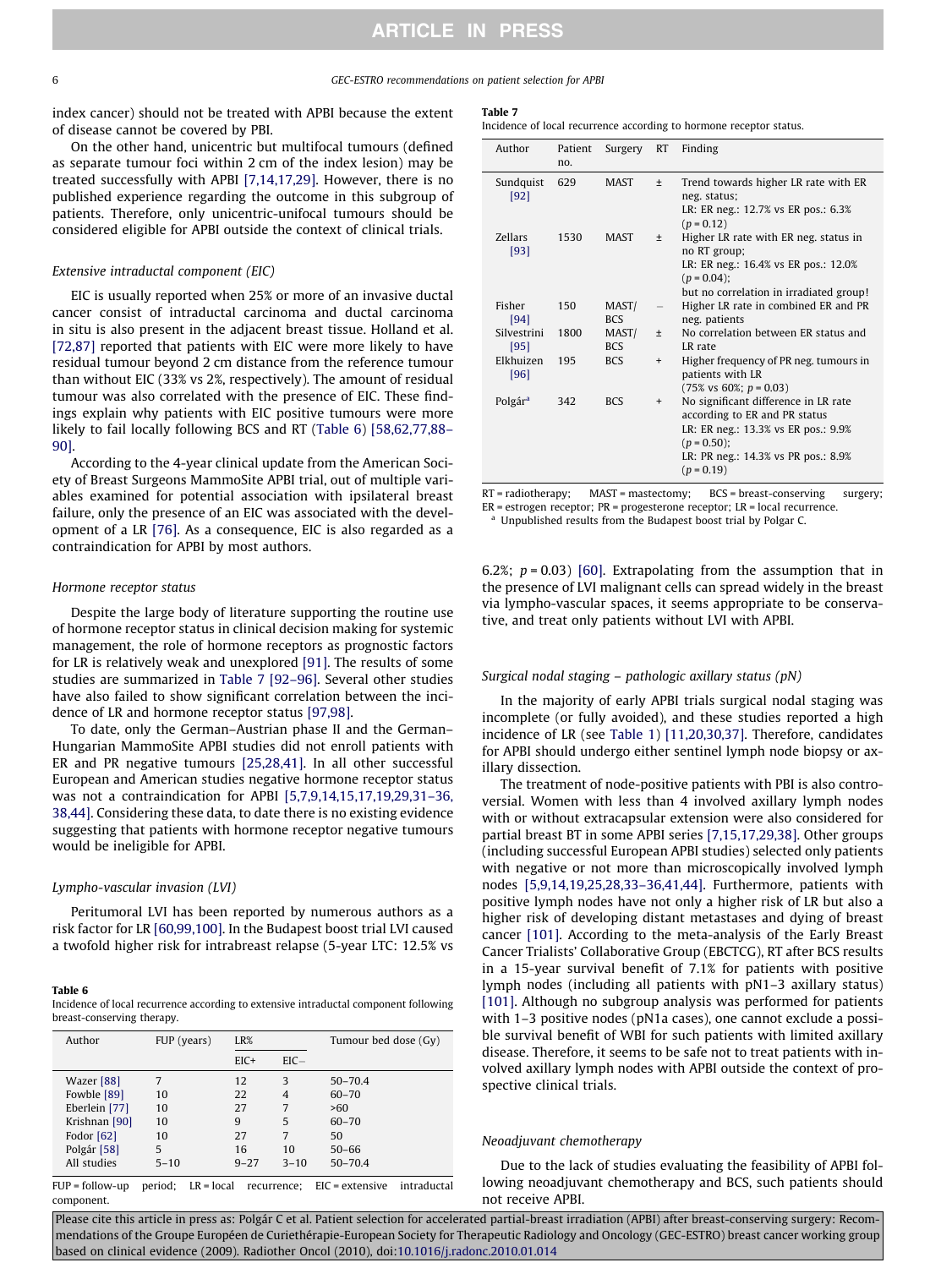#### <span id="page-6-0"></span>GEC-ESTRO recommendations on patient selection for APBI

Based on the published clinical results of APBI and the experience obtained from clinical and pathological studies of breast-conserving therapy, the GEC-ESTRO Breast Cancer Working Group recommends three categories guiding patient selection for APBI:

#### Low-risk group

Low-risk patients meeting all criteria described in Table 8/A should be good candidates for APBI outside the context of prospective clinical trials. For these women APBI or WBI can be offered as alternative treatment options following BCS in the daily routine practice. Patients choosing treatment with APBI should be fully informed that WBI is an established treatment that has documented long-term efficacy with low-risk of early and late side-effects. Patients should be also familiar with the possible risks and benefits of APBI taking into account the lack of long-term results (beyond 10 years) with APBI.

Patient age >50 years was selected as the cutoff for the low-risk group, because in all successful APBI studies (see [Table 4\)](#page-3-0) patients above 50 years experienced consequently low rate of LR (e.g. an annual LR rate of 0–0.95%).

Based on pathological considerations patients having tumours with any HG were considered eligible for APBI and were included in the low-risk group.

Tumour size of  $\leqslant$ 3 cm was selected as the cutoff for the lowand intermediate-risk groups because in the majority of contemporary APBI series maximum tumour size was limited to 3 cm.

Based on pathological considerations, only patients with unicentric-unifocal tumours and clear surgical margins of at least 2 mm were included in the low-risk group.

Patients with any hormone receptor status were placed in the low-risk group because in the majority of successful APBI studies both ER (and PR) positive and negative tumours were enrolled and treated with consecutive adequate LTC.

Only patients having pathologically negative axillary lymph nodes documented by either sentinel lymph node biopsy or axillary dissection were included in the low-risk group because high LR rates were reported in early APBI trials with incomplete surgical nodal staging (see [Table 1\)](#page-1-0).

#### Intermediate-risk group

The intermediate-risk group of patients (Table 8/B) not meeting all criteria of the first category, but thought to be potentially good candidates for APBI should be treated with APBI only in the context of prospective clinical trials.

Women aged 41–50 years were included in the intermediaterisk group because, although a majority of APBI trials have attempted to include such patients, relatively few patients  $(n = 211)$  have been actually enrolled in such trials (see [Table 4\)](#page-3-0), and conflicting results have been reported for this age group (e.g. an annual LR rate of 0.36–1.74%). Thus, it was felt that further prospective studies are needed to justify the use of APBI for women between the age of 41 and 50 years.

Although in the German–Austrian APBI study there was no significant difference in the 5-year LR rate of patients with ILC compared to other histologies [\[29,44\]](#page-8-0), however to date only few women having ILC have been treated with APBI in prospective studies. Therefore, at this time there is only a limited evidence for the treatment of ILC outside the context of clinical trials. Thus, patients having ILC were included in the intermediate-risk group.

Although preliminary (3-year) experience of the American Society of Breast Surgeons with APBI for the treatment of patients having pure DCIS is promising [\[76\],](#page-8-0) patients with DCIS were also placed in the intermediate-risk group because of the lack of available long-term evidence supporting the routine use of APBI for such patients.

Patients with close (<2 mm) but negative margins were included in the intermediate-risk group because there were only limited experience to define whether such patients could safely be treated with APBI.

Unicentric but multifocal tumours (defined as separate tumour foci within 2 cm of the index lesion) were included in the intermediate-risk group because theoretically the extent of the microscopic residual disease could be covered by partial-breast irradiation. However, there is no published experience regarding the outcome in this subgroup of patients.

Although women with 1–3 positive axillary lymph nodes were also considered for partial-breast irradiation in some APBI series, such patients were placed in the intermediate-risk group because one could not exclude a possible survival benefit of WBI for such

#### Table 8

GEC-ESTRO recommendations on patient selection for accelerated partial-breast irradiation.

| Characteristic         | A/low-risk group – good candidates for APBI | B/intermediate-risk group - possible candidates<br>for APBI | C/high-risk group – contraindication for<br>APBI    |
|------------------------|---------------------------------------------|-------------------------------------------------------------|-----------------------------------------------------|
| Patient age            | >50 years                                   | $>40-50$ years                                              | $\leqslant$ 40 years                                |
| Histology              | IDC, mucinous, tubular, medullary, and      | IDC, ILC, mucinous, tubular, medullary, and colloid         | $\overline{\phantom{0}}$                            |
|                        | colloid cc.                                 | cc                                                          |                                                     |
| ILC                    | Not allowed                                 | Allowed                                                     |                                                     |
| <b>Associated LCIS</b> | Allowed                                     | Allowed                                                     |                                                     |
| <b>DCIS</b>            | Not allowed                                 | Allowed                                                     |                                                     |
| <b>HG</b>              | Any                                         | Any                                                         |                                                     |
| Tumour size            | $pT1-2 \leq 30$ mm)                         | $pT1-2 \leq 30$ mm)                                         | pT2 (>30 mm), pT3, pT4                              |
| Surgical margins       | Negative $(2 \text{ mm})$                   | Negative, but close (<2 mm)                                 | Positive                                            |
| Multicentricity        | Unicentric                                  | Unicentric                                                  | Multicentric                                        |
| Multifocality          | Unifocal                                    | Multifocal (limited within 2 cm of the index                | Multifocal (>2 cm from the index                    |
|                        |                                             | lesion)                                                     | lesion)                                             |
| EIC                    | Not allowed                                 | Not allowed                                                 | Present                                             |
| <b>LVI</b>             | Not allowed                                 | Not allowed                                                 | Present                                             |
| ER, PR status          | Any                                         | Any                                                         |                                                     |
| Nodal status           | $pNO$ (by SLNB or ALND <sup>a</sup> )       | $pN1mi$ , $pN1a$ (by ALND <sup>a</sup> )                    | $pNx$ ; $\geqslant pN2a$ (4 or more positive nodes) |
| Neoadjuvant            | Not allowed                                 | Not allowed                                                 | If used                                             |
| chemotherapy           |                                             |                                                             |                                                     |

APBI = accelerated partial-breast irradiation; IDC = invasive ductal carcinoma; ILC = invasive lobular carcinoma; LCIS = lobular carcinoma in situ; DCIS = ductal carcinoma in situ; HG = histologic grade; EIC = extensive intraductal component; LVI = lympho-vascular invasion; ER = estrogen receptor; PR = progesterone receptor; SLNB = sentinel lymph node biopsy.

<sup>a</sup> ALND = axillary lymph node dissection (at least 6 nodes pathologically examined).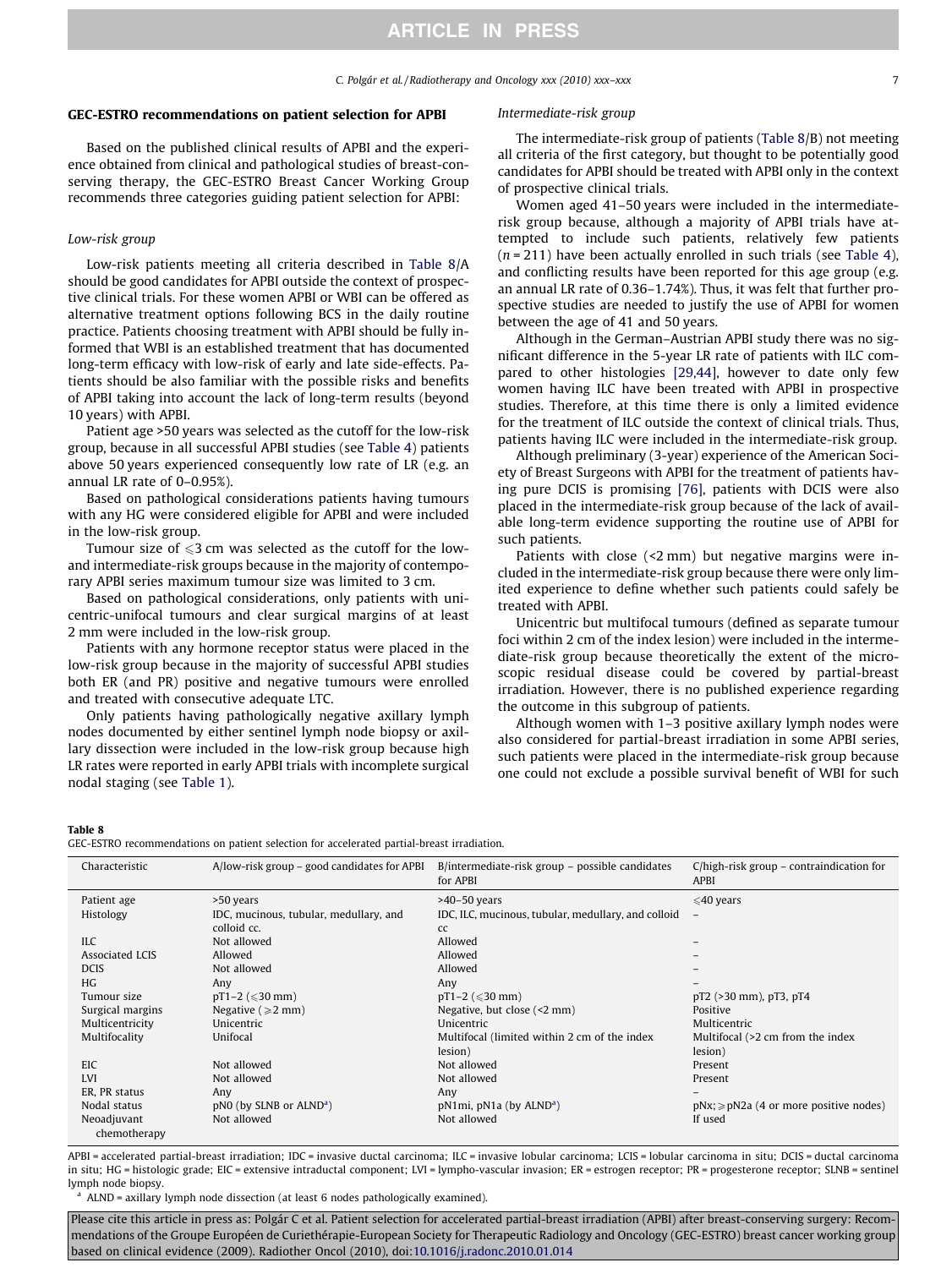<span id="page-7-0"></span>patients with limited axillary disease. Therefore, it seems to be safe not to treat patients with involved axillary lymph nodes with APBI outside the context of prospective clinical trials.

### High-risk group

The high-risk group of women [\(Table 8/](#page-6-0)C) should not be treated with APBI, as there is enough evidence against the use of APBI for such patients. These women should be treated with WBI with or without tumour bed boost according to available clinical evidence [1,58].

Patients ageing  $\leqslant$  40 years were considered ineligible for APBI because in the Hungarian phase I–II APBI trial patient age of 40 years or less was found to be the most important negative prognostic factor for LR [\[58–60\]](#page-8-0). Furthermore, most APBI series not using an age limitation failed (see [Table 1\)](#page-1-0), and very young patients (e.g. younger than 40 years) were excluded from successful studies (see [Table 2](#page-2-0)).

Patients with T3 or T4 tumours are not candidates for primary breast-conserving therapy. Patients with T2 tumours larger than 3 cm have a high risk for developing fat necrosis caused by large volume implants used to cover the excision cavity with adequate margins. Therefore, these women should not be treated with APBI.

Patients with positive or unknown margins were placed in the high-risk group because in the majority of early APBI studies such patients experienced an unacceptably high LR rate (see [Table 1](#page-1-0)).

Patients with multicentric tumours should be considered ineligible for APBI because the extent of microscopic residual disease cannot be encompassed by partial-breast irradiation.

Based on pathological considerations patients with EIC or LVI positive tumours were included in the high-risk group because such patients were more likely to have residual tumour beyond 2 cm distance from the index lesion (which could be covered by partial-breast irradiation).

Patients with 4 or more positive axillary lymph nodes were also considered ineligible for APBI because locoregional external beam RT was deemed mandatory for such patients.

Taking into account the lack of clinical studies evaluating the feasibility of APBI following neoadjuvant chemotherapy and BCS, such patients were also included in the high-risk group.

#### Conclusions

Based on the available evidence from prospective clinical trials with excellent results in selected patient groups, it seems to be justified to recommend APBI outside clinical trials if strict patient selection criteria are applied including only low-risk early breast cancer and if systematic QA procedures are followed for indication and treatment performance. These recommendations provide clinical guidance for physicians and patients to use or not to use APBI outside clinical trials and promote further clinical research focusing on controversial issues in the radiation therapy of early-stage breast carcinoma.

#### Remarks

These recommendations were prepared by the members of the GEC-ESTRO Breast Cancer Working Group on the basis of information available at the time of writing the manuscript. Therefore, these recommendations will require periodical update when new knowledge regarding APBI becomes available. The GEC-ESTRO Breast Cancer Working Group assumes no liability for the information, conclusions, and findings contained in its recommendations. It is also to be noted that adherence to the recommendations will not ensure successful treatment in every situation. The medical judgement regarding any specific therapy must be made by the

physician and patient considering all aspects of the medical records presented by the individual patient.

#### Acknowledgements

The authors thank Drs. Frank A. Vicini (William Beaumont Hospital, Royal Oak, MI, USA), Douglas W. Arthur (Virginia Commonwealth University, Richmond, VA, USA), and Rakesh R. Patel (University of Wisconsin Hospital and Clinics, Madison, WI, USA) for giving their updated results for [Table 4](#page-3-0) of the article.

#### References

- [1] Bartelink H, Horiot JC, Poortmans H, et al. Impact of a higher radiation dose on local control and survival in breast-conserving therapy of early breast cancer: 10-year results of the randomized boost versus no boost EORTC 22881–10882 trial. J Clin Oncol 2007;25:3259–65.
- [2] Fisher B, Anderson S, Bryant J, et al. Twenty-year follow-up of a randomized trial comparing total mastectomy, lumpectomy, and lumpectomy plus irradiation for the treatment of invasive breast cancer. N Engl J Med 2002;347:1233–41.
- [3] Veronesi U, Cascinelli N, Mariani L, et al. Twenty-year follow-up of a randomized study comparing breast-conserving surgery with radical mastectomy for early breast cancer. N Engl J Med 2002;347:1227–32.
- [4] Morrow M. Rational local therapy for breast cancer. N Engl J Med 2002;347:1270–1.
- [5] Antonucci JV, Wallace M, Goldstein NS, et al. Differences in patterns of failure in patients treated with accelerated partial breast irradiation versus wholebreast irradiation: a matched-pair analysis with 10-year follow-up. Int J Radiat Oncol Biol Phys 2009;74:447–52.
- [6] Aristei C, Tarducci R, Palumbo I, et al. Computed tomography for excision cavity localization and 3D-treatment planning in partial breast irradiation with high-dose-rate interstitial brachytherapy. Radiother Oncol 2009;1:43–7.
- [7] Arthur DW, Winter K, Kuske RR, et al. A phase II trial of brachytherapy alone after lumpectomy for select breast cancer: tumor control and survival outcomes of RTOG 95–17. Int J Radiat Oncol Biol Phys 2008;72:467–73.
- [8] Belkacémi Y, Chauvet MP, Giard S, et al. Partial breast irradiation as sole therapy for low risk breast carcinoma: early toxicity, cosmesis and quality of life results of a MammoSite brachytherapy phase II study. Radiother Oncol 2009;90:23–9.
- [9] Benitez PR, Keisch ME, Vicini F, et al. Five-year results: the initial clinical trial of Mammosite balloon brachytherapy for partial breast irradiation in earlystage breast cancer. Am J Surg 2007;194:456–62.
- [10] Cionini L, Marzano S, Pacini P, et al. Iridium implant of the surgical bed as the sole radiotherapeutic treatment after conservative surgery for breast cancer. Radiother Oncol 1995;35:S1 [Abstract].
- [11] Dodwell DJ, Dyker K, Brown J, et al. A randomised study of whole-breast vs tumour-bed irradiation after local excision and axillary dissection for early breast cancer. Clin Oncol 2005;17:618–22.
- [12] Fentiman IS, Poole C, Tong D, et al. Inadequacy of iridium implant as a sole radiation treatment for operable breast cancer. Eur J Cancer 1996;32A:608–11.
- [13] Fentiman IS, Deshmane V, Tong D, et al. Caesium<sup>137</sup> implant as sole radiation therapy for operable breast cancer: a phase II trial. Radiother Oncol 2004;71:281–5.
- [14] Gómez-Iturriaga A, Pina L, Cambeiro M, et al. Early breast cancer treated with conservative surgery, adjuvant chemotherapy, and delayed accelerated partial breast irradiation with high-dose-rate brachytherapy. Brachytherapy 2008;7:310–5.
- [15] Johansson B, Karlsson L, Liljegren G, et al. Pulsed dose rate brachytherapy as the sole adjuvant radiotherapy after breast-conserving surgery of T1–T2 breast cancer: first long time results from a clinical study. Radiother Oncol 2009;90:30–5.
- [16] Kaufman SA, DiPetrillo TA, Price LL, et al. Long-term outcome and toxicity in a phase I/II trial using high-dose-rate multicatheter interstitial brachytherapy for T1/T2 breast cancer. Brachytherapy 2007;6:286–92.
- [17] King TA, Bolton JS, Kuske RR, et al. Long-term results of wide-field brachytherapy as the sole method of radiation therapy after segmental mastectomy for Tis, 1, 2 breast cancer. Am J Surg 2000;180:299–304.
- [18] Kirby AM, Evans PM, Nerurkar AZ, et al. How does knowledge of threedimensional excision margins following breast conservation surgery impact upon clinical target volume definition for partial-breast radiotherapy? Radiother Oncol 2009 [Epub ahead of print] PubMed PMID: 19963294.
- [19] Krishnan L, Jewell WR, Tawfik OW, et al. Breast conservation therapy with tumor bed irradiation alone in a selected group of patients with stage I breast cancer. Breast J 2001;7:91–6.
- [20] Magee B, Swindell R, Harris M, et al. Prognostic factors for breast recurrence after conservative breast surgery and radiotherapy: results of a randomised trial. Radiother Oncol 1996;39:223–7.
- [21] Major T, Fröhlich G, Lövey K, et al. Dosimetric experience with accelerated partial breast irradiation using image-guided interstitial brachytherapy. Radiother Oncol 2009;90:48–55.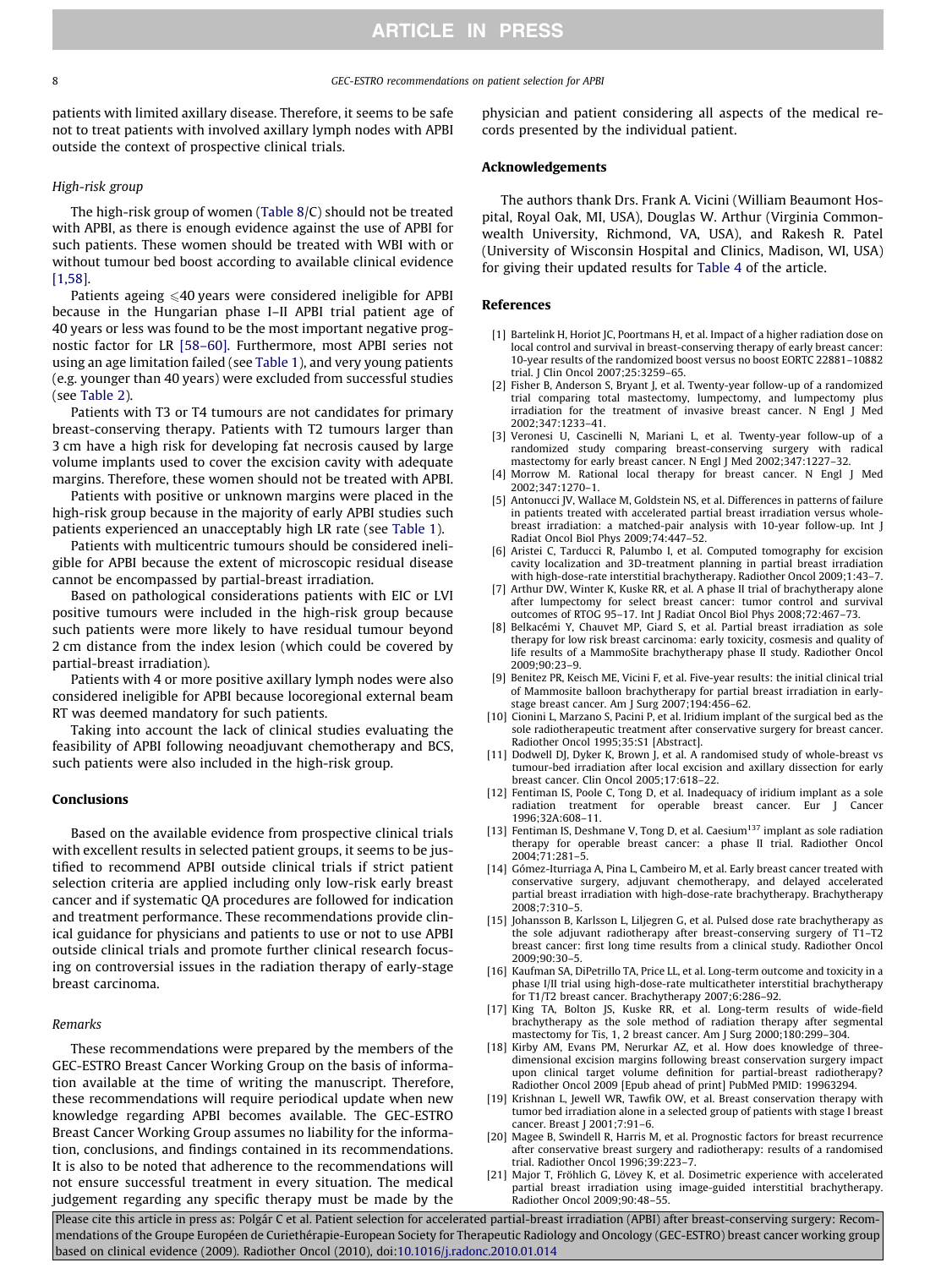- <span id="page-8-0"></span>[22] Mannino M, Yarnold J. Accelerated partial breast irradiation trials: diversity in rationale and design. Radiother Oncol 2009;91:16–22.
- [23] Moon SH, Shin KH, Kim TH, et al. Dosimetric comparison of four different external beam partial breast irradiation techniques: three-dimensional conformal radiotherapy, intensity-modulated radiotherapy, helical tomotherapy, and proton beam therapy. Radiother Oncol 2009;90:66–73.
- [24] Nairz O, Sedlmayer F. Accelerated partial breast irradiation as a part of breast conserving therapy of early breast carcinoma: a systematic review. Radiother Oncol 2009 [Epub ahead of print] PubMed PMID: 19853317.
- [25] Niehoff P, Polgár C, Ostertag H, et al. Clinical experience with the MammoSite<sup>®</sup> radiation therapy system for intracavitary brachytherapy of breast cancer–Results from an iternational phase II trial. Radiother Oncol 2006;79:316–20.
- [26] Nose T, Komoike Y, Yoshida K, et al. A pilot study of wider use of accelerated partial breast irradiation: intraoperative margin-directed re-excision combined with sole high-dose-rate interstitial brachytherapy. Breast Cancer 2006;13:289–99.
- [27] Offersen BV, Overgaard M, Kroman N, et al. Accelerated partial breast irradiation as a part of breast conserving therapy of early breast carcinoma: a systematic review. Radiother Oncol 2009;90:1–13.
- [28] Ott OJ, Hildebrandt G, Pötter R, et al. Accelerated partial breast irradiation with multi-catheter brachytherapy: local control, side effects and cosmetic outcome for 274 patients. Results of the German–Austrian multi-centre trial. Radiother Oncol 2007;82:281–6.
- [29] Patel RR, Christensen ME, Hodge C, et al. Clinical outcome analysis in ''highrisk" versus "low-risk" patients eligible for National Surgical Adjuvant Breast and Bowel B-39/Radiation Therapy Oncology Group 0413 trial: five-year results. Int J Radiat Oncol Biol Phys 2008;70:970–3.
- [30] Perera F, Yu E, Engel J, et al. Patterns of breast recurrence in a pilot study of brachytherapy confined to the lumpectomy site for early breast cancer with six years' minimum follow-up. Int J Radiat Oncol Biol Phys 2003;57:1239–46.
- [31] Polgár C, Sulyok Z, Fodor J, et al. Sole brachytherapy of the tumor bed after conservative surgery for T1 breast cancer: five-year results of a phase I–II study and initial findings of a randomized phase III trial. J Surg Oncol 2002;80:121–8.
- [32] Polgár C, Major T, Fodor J, et al. HDR brachytherapy alone versus whole breast radiotherapy with or without tumor bed boost after breast conserving surgery: seven-year results of a comparative study. Int J Radiat Oncol Biol Phys 2004;60:1173–81.
- [33] Polgár C, Strnad V, Major T. Brachytherapy for partial breast irradiation: the European experience. Semin Radiat Oncol 2005;15:116–22.
- [34] Polgár C, Fodor J, Major T, et al. Breast-conserving treatment with partial or whole breast irradiation for low-risk invasive breast carcinoma - 5-year results of a randomized trial. Int J Radiat Oncol Biol Phys 2007;69:694–702.
- [35] Polgár C, Major T, Lövey K, et al. Hungarian experience on partial breast irradiation versus whole breast irradiation: 12-year results of a phase II trial and updated results of a randomized study. Brachytherapy 2008;7:91–2 [Abstract].
- [36] Polgár C, Major T. Current status and perspectives of brachytherapy for breast cancer. Int J Clin Oncol 2009;14:7–24.
- [37] Póti Z, Nemeskéri C, Fekésházy A, et al. Partial breast irradiation with interstitial <sup>60</sup>Co brachytherapy results in frequent grade 3 or 4 toxicity: evidence based on a 12-year follow-up of 70 patients. Int J Radiat Oncol Biol Phys 2004;58:1022–33.
- [38] Samuel LM, Dewar JA, Preece PE, et al. A pilot study of radical radiotherapy using a perioperative implant following wide local excision for carcinoma of the breast. Breast 1999;8:95–7.
- [39] Scanderbeg DJ, Yashar C, Rice R, et al. Clinical implementation of a new HDR brachytherapy device for partial breast irradiation. Radiother Oncol 2009;90:36–42.
- [40] Strauss JB, Dickler A. Accelerated partial breast irradiation utilizing balloon brachytherapy techniques. Radiother Oncol 2009;91:157–65.
- [41] Strnad V, Ott OJ, Hildebrandt G, et al. Partial breast irradiation using multicatheter interstitial brachytherapy for early breast cancer: Results of the German–Austrian multicenter Phase II trial. Brachytherapy 2009;8:107 [Abstract].
- [42] Thomas CW, Nichol AM, Park JE, et al. An anthropomorphic phantom study of visualisation of surgical clips for partial breast irradiation (PBI) setup verification. Radiother Oncol 2009;90:56–9.
- [43] Van Limbergen E. Accelerated partial breast irradiation with intracavitary balloon brachytherapy may be not as simple as it was supposed to be. Radiother Oncol 2009;91:147–9.
- [44] Vicini FA, Antonucci V, Wallace M, et al. Long-term efficacy and patterns of failure after accelerated partial breast irradiation: a molecular assay-based clonality evaluation. Int J Radiat Oncol Biol Phys 2007;68:341–6.
- [45] Vicini FA, Arthur DW. Breast brachytherapy: North American experience. Semin Radiat Oncol 2005;15:108–15.
- [46] Vicini FA, Beitsch PD, Quiet CA, et al. Three-year analysis of treatment efficacy, cosmesis, and toxicity by the American Society of Breast Surgeons MammoSite Breast Brachytherapy Registry Trial in patients treated with accelerated partial breast irradiation (APBI). Cancer 2008;112:758–66.
- [47] Smith BD, Arthur DW, Buchholz TA, et al. Accelerated partial breast irradiation consensus statement from the American Society for Radiation Oncology (ASTRO). Int J Radiat Oncol Biol Phys 2009;74:987–1001.
- [48] Orecchia R, Veronesi U. Intraoperative electrons. Semin Radiat Oncol 2005;15:76–83.
- [49] Vaidya JS, Tobias JS, Baum M, et al. TARgeted Intraoperative radiotherapy (TARGIT): An innovative approach to partial-breast irradiation. Semin Radiat Oncol 2005;15:84–91.
- [50] Formenti SC. External-beam partial breast irradiation. Semin Radiat Oncol 2005;15:92–9.
- [51] Clarke DH, Lé MG, Sarrazin D, et al. Analysis of local regional relapses in patients with early breast cancers treated by excision and radiotherapy. Experience of the Institute Gustave Roussy. Int J Radiat Oncol Biol Phys 1985;11:137–45.
- [52] Van Limbergen E, van der Bogaert W, van der Shueuren E, et al. Tumor excision and radiotherapy as primary treatment of breast cancer: analysis of patient and treatment parameters and local control. Radiother Oncol 1987;8:1–9.
- [53] Polgár C, Major T, Strnad V, et al. What can we conclude from the results of an out-of-date breast-brachytherapy study? Int J Radiat Oncol Biol Phys 2004;60:342–3 [Letter].
- [54] Vicini F, Arthur D, Polgár C, et al. Defining the efficacy of accelerated partial breast irradiation: the importance of proper patient selection, adequate quality assurance and common sense. Int J Radiat Oncol Biol Phys 2003;57:1210–3 [Editorial].
- [55] Lövey K, Fodor J, Major T, et al. Fat necrosis after partial-breast irradiation with brachytherapy or electron irradiation versus standard whole-breast radiotherapy – 4-year results of a randomized trial. Int J Radiat Oncol Biol Phys 2007;69:724-31.
- [56] Elkhuizen PHM, Van der Vijver MJ, Hermans J, et al. Local recurrence after breast-conserving therapy for invasive breastcancer: high incidence in young patients and association with poor survival. Int J Radiat Oncol Biol Phys .<br>1998;40:859–67.
- [57] De la Rochefordiere A, Asselain B, Campana F, et al. Age as a prognostic factor in premenopausal breast carcinoma. Lancet 1993;341:1039–43.
- [58] Polgár C, Fodor J, Major T, et al. The role of boost irradiation in the conservative treatment of stage I–II breast cancer. Pathol Oncol Res 2001;7:241–50.
- [59] Polgár C, Fodor J, Orosz Z, et al. Electron and high dose rate brachytherapy boost in the conservative treatment of stage I–II breast cancer: first results of the randomized Budapest boost trial. Strahlenther Onkol 2002;178:615–23.
- [60] Polgár C, Fodor J, Orosz Z, et al. Electron and brachytherapy boost in the conservative treatment of stage I–II breast cancer: 5-year results of the randomized Budapest boost trial. Radiother Oncol 2002;64:S15 [Abstract].
- [61] Ashikar R, Huvos A, Urban J, et al. Infiltrating lobular carcinoma of the breast. Cancer 1973;31:110–6.
- [62] Fodor J, Major T, Polgár C, et al. The impact of radiotherapy on the incidence and time of occurrence of local recurrence in early-stage breast cancer after breast conserving therapy. Neoplasma 2000;47:181–6.
- [63] Fodor J, Sulyok Z, Polgár C, et al. Breast-conserving treatment for early invasive lobular cancer. Magyar Sebészet 2001;54:209–14 [In Hungarian].
- [64] Holland PA, Shah A, Howell A, et al. Lobular carcinoma of the breast can be managed by breast conserving therapy. Br J Surg 1995;82:1364–6. [65] Morrow M, Keeney K, Scholtens D. Selecting patients for breast-
- conserving therapy. The importance of lobular histology. Cancer 2006;106:2563–8.
- [66] Peiro G, Bornstein BA, Conolly JL, et al. The influence of infiltrating lobular carcinoma on the outcome of patients treated with breast-conserving surgery and radiation therapy. Breast Cancer Res Treat 2000;59:49–54.
- [67] Sastre-Garau X, Jouve M, Asselain B, et al. Infiltrating lobular carcinoma of the breast: clinicopathologic analysis of 975 cases with reference to data on conservative therapy and metastatic patterns. Cancer 1996;77:113–20.
- [68] Schnitt SJ, Conolly JL, Recht A, et al. Influence of infiltrating lobular histology on local tumor control in breast cancer patients treated with conservative surgery and radiotherapy. Cancer 1989;64:448–54.
- [69] Silverstein MJ, Lewinsky B, Waisman JR, et al. Infiltrating lobular carcinoma: is it different from infiltrating duct carcinoma? Cancer 1994;73:1673–7.
- [70] Warneke J, Berger R, Johnson C, et al. Lumpectomy and radiation treatment for invasive lobular carcinoma of the breast. Am J Surg 1996;172:496–500.
- [71] Weiss MC, Fowble BL, Solin LJ, et al. Outcome of conservative therapy for invasive breast cancer by histologic subtype. Int J Radiat Oncol Biol Phys 1992;23:941–7.
- [72] Holland R, Veling SHJ, Mravunac M, et al. Histologic multifocality of Tis, T1–2 breast carcinomas: Implication for clinical trials of breast-conserving surgery. Cancer 1985;56:979–90.
- [73] Rakovitch E, Pignol JP, Hanna W, et al. Significance of multifocality in ductal carcinoma in situ: outcome of women treated with breast-conserving therapy. J Clin Oncol 2007;25:5591–6.
- [74] Faverly D, Burgers L, Bult P, et al. Three dimensional imaging of mammary ductal carcinoma in situ: clinical implications. Semin Diagn Pathol 1994;1:193–8.
- [75] van Limbergen E, Holland R. Patient selection criteria and pathological considerations. In: Strnad V, Ott O, editors. Partial breast irradiation using multicatheter brachytherapy. Germany: W. Zuckschwerdt Verlag; 2006. p. 15–27.
- [76] Nelson JC, Beitsch PD, Vicini FA, et al. Four-year clinical update from the American Society of Breast Surgeons MammoSite brachytherapy trial. Am J Surg 2009;198:83–91.
- [77] Eberlein TJ, Connoly JL, Schnitt SJ, et al. Predictors of local recurrence following conservative breast surgery and radiation therapy. Arch Surg 1990;125:771–7.
- [78] Fisher B, Anderson S, Redmond CK, et al. Reanalysis and results after 12 years of follow-up in a randomized clinical trial comparing total mastectomy with